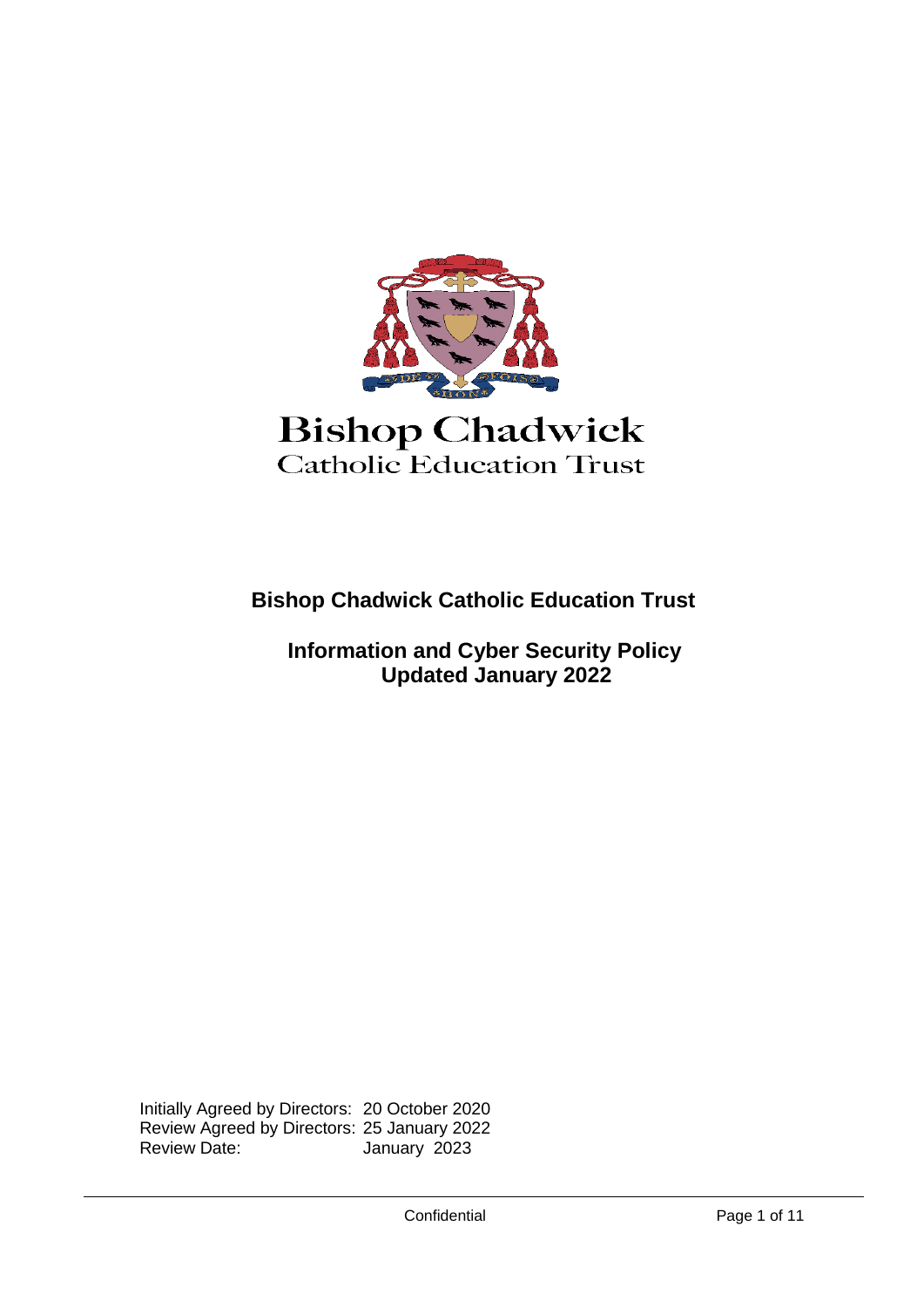## **Table of Contents**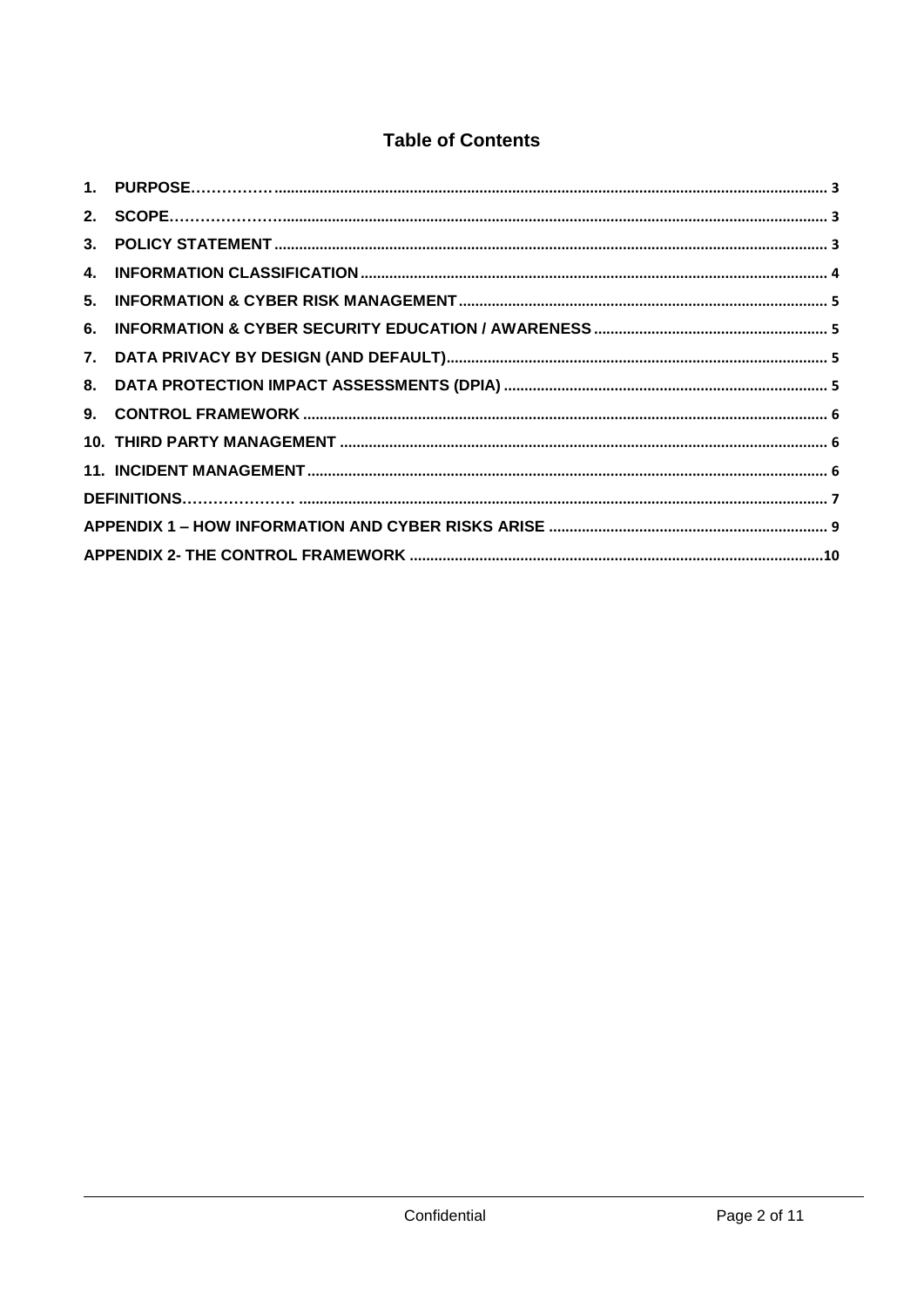# <span id="page-2-0"></span>**1. Purpose**

Information and Cyber Security is about ensuring that the Bishop Chadwick Catholic Education Trust (the Trust) implements appropriate technical and organisational measures to protect the confidentiality, integrity and availability of all information, in all its forms held by or on behalf of the Trust.

This policy applies to all information, in whatever form relating to the Trust and its associated activities, and to all information handled by the Trust and associated third parties with whom it deals with.

Additional process, standards or procedure documentation may be implemented at a school level to support the minimum requirements outlined within this policy, it should be interpreted such that it has the widest application, so as to include new and developing technologies and uses, which may not be explicitly referred to.

The Trust has no appetite for any regulatory breaches and will never knowingly / intentionally breach any applicable law or regulation relevant to the conduct of its associated activities. The Trust has a very low risk appetite to breaches of this policy and its subordinate polices, standards and controls and procedures.

## <span id="page-2-1"></span>**2. Scope**

This policy applies to all employees (permanent and temporary), associates, contractors and agents (hereafter referred to as 'individuals') within the Trust and associated schools who process personal data, confidential and sensitive data, wherever it may be stored, processed or transmitted within all areas of the Trust and any third parties working with or on behalf of the Trust.

Information & Cyber Security controls should be proportionate to the risks to ensure the appropriate balance between cost and risk mitigation. It is therefore important for the Trust to set the priorities for Information and Cyber Security as documented within this policy.

These priorities should be focussed on achieving the following objectives for Information Security:

- Protect pupil, parents, employee or any other individual's data from loss or theft or unauthorised changes and respond to breaches effectively.
- Prevent and respond to any organisational interruption caused by Cyber-attack or other malicious or accidental threat event.
- Support wider control objectives through Information & Cyber Security controls (e.g. antifraud).
- Protect employee data, the Trusts intellectual property and corporate confidential information.
- Minimise financial loss due to external or internal security breaches.
- Meet regulatory requirements related to Information Security.

## <span id="page-2-2"></span>**3. Policy Statement**

The Trusts reliance on information in its widest sense and our school's communities concerns about Cyber Security is why the Trust seeks to minimise, as far as is practicable, the risks to information in all our processes and systems. How information and Cyber risks arise can be found at Appendix 1.

Whilst low level 'issues' are inevitable and part of undertaking our day to day functions, we have no appetite for: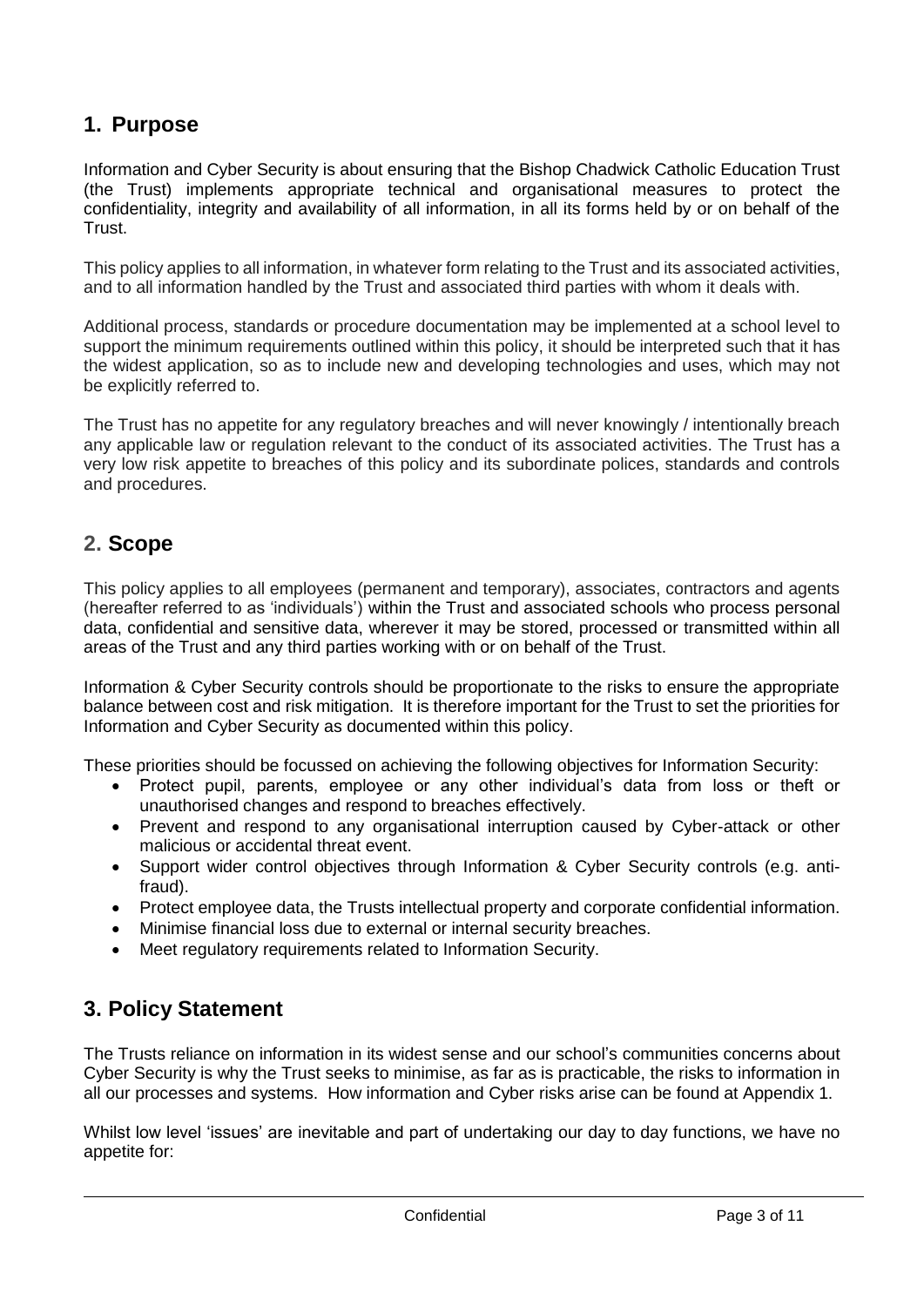- Any compromise of 'confidential' information that would have a significant detrimental effect upon the Trust; or
- Any large scale or prolonged systemic breaches of 'confidential' information, for example any education records or data relating to employees or third party partners.
- Any unavailability of any business systems beyond their defined recovery time objectives.
- Significant non-compliance with any relevant regulatory legislation or scheme rules, including the Data Protection Act and related legislation. "Significant" in this context means that the non-compliance could attract material financial penalties.

To ensure the effectiveness of our security framework, the Trust relies on adequate line functions, including monitoring and assurance functions, within the Trust and associated schools. The 'Two Lines of Defence' model is a way of explaining the relationship between these functions and as a guide to how responsibilities should be divided:

- **the first line of defence –** functions that own and manage risk, eg Teaching and support staff
- **the second line of defence** functions that oversee or specialise in risk management and compliance eg School SLT, Headteachers, IT Manager, Data Protection Officer, HR Manager

# <span id="page-3-0"></span>**4. Information Classification**

An information classification scheme is one of the critical components of good Information Security and is a fundamental step in protecting against the risks associated with the unauthorised disclosure, use or loss of Trust information. An information classification scheme assists in determining the value and sensitivity of information as well as the protective measures to be applied.

Each associated school within the Trust, its associated schools, as well as the Trust Board, must identify its information assets and should classify them in line with the Classification Scheme (See table below).

|  | Higher value assets (confidential) must be appropriately protected from threats. |
|--|----------------------------------------------------------------------------------|
|  |                                                                                  |
|  |                                                                                  |
|  |                                                                                  |

| <b>Classification</b>                                         | <b>Definition</b>                                                                                                                                                                                                                                                                    | <b>Examples</b>                                                                                                                                                                                    |
|---------------------------------------------------------------|--------------------------------------------------------------------------------------------------------------------------------------------------------------------------------------------------------------------------------------------------------------------------------------|----------------------------------------------------------------------------------------------------------------------------------------------------------------------------------------------------|
| <b>Scheme</b>                                                 |                                                                                                                                                                                                                                                                                      |                                                                                                                                                                                                    |
| <b>Confidential</b><br>$\overline{\phantom{a}}$<br><b>RED</b> | Sensitive in nature, carries a risk to<br>Privacy of either the Trust or an<br>individual. If confidentiality is breached<br>could lead to significant financial<br>penalties, reputational damage<br>or<br>emotional distress and physical and<br>material damage to an individual. | Trust sensitive and or personal data<br>Pupils. Particularly<br>relating to<br>confidential data is that relating to<br>pupils health, SEND statement, Pupil<br>premium or free school meals data. |
| <b>Internal</b><br>Use<br>Only - AMBER                        | Everyday information related to the<br>functional activities undertaken within a<br>school/ and or the Trust. This would be<br>the default classification. There could<br>potentially be some minor impact if the<br>information was disclosed outside of the<br>Trust.              | Meeting notes, agendas, calendar<br>information (non-confidential), internal<br>memos and emails etc.                                                                                              |
| Public                                                        | Public Information with no impact if                                                                                                                                                                                                                                                 | <b>Publicity</b><br>communications,<br>public                                                                                                                                                      |
| <b>GREEN</b>                                                  | disclosed.                                                                                                                                                                                                                                                                           | accounts, press release etc.                                                                                                                                                                       |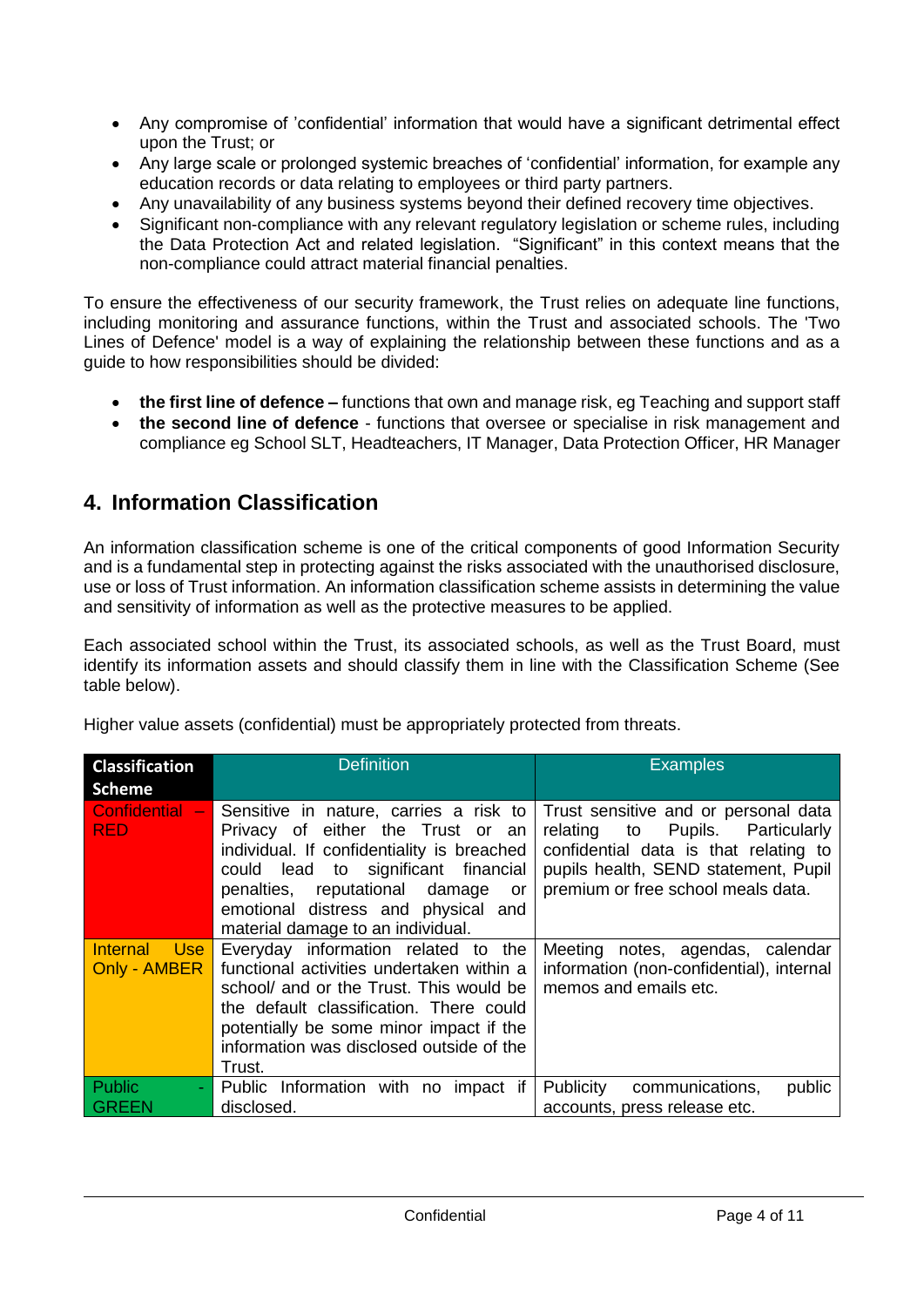# <span id="page-4-0"></span>**5. Information & Cyber Risk Management**

Information Security and Cyber risks identified must be assessed, documented and action plans developed where remediation or mitigation activity is required.

Information risks should be assessed regularly in the context of the Trust and associated school's activities including but not limited to:

- The introduction of major new technologies.
- Using the services of external providers.
- Permitting access to the Trusts critical systems by external individuals.
- Granting access to systems from external locations.
- Material audit findings or major incidents/ breaches.

## <span id="page-4-1"></span>**6. Information & Cyber Security Education / Awareness**

Specific security awareness programmes must be undertaken to promote Information & Cyber Security awareness to all individuals who have access to information.

This training must be included in the induction of new starters (within 4 weeks) and be refreshed regularly (at least every 12 months) and include tailored and appropriate security messages.

# <span id="page-4-2"></span>**7. Data Privacy by Design (and default)**

The Trust has implemented appropriate technical and organisational measures for ensuring that, by default, only personal data and information which is necessary for each specific purpose of the processing is processed. Our obligation applies to the amount of personal data collected, the extent of its processing, the period of its storage and its accessibility. Such measures should ensure that personal data is only made accessible to the relevant areas and not issued to an indefinite number of entities or persons.

## <span id="page-4-3"></span>**8. Data Protection Impact Assessments (DPIA)**

### **What is a Data Protection Impact Assessment?**

- This is a process to help us identify and reduce the data privacy risks of a project or a change and should be used throughout the development or implementation of a project / change.
- It enables us to analyse how a project or a change may affect the privacy of individuals involved systematically.
- They should also be applied to new projects and also any change item that creates or increases risk to personal data. This to allow greater scope for the project needs to be implemented.
- They should also be used when planning changes to an existing system or BAU process.
- The DPIA should ensure privacy risks are minimised whilst allowing the project / change to meet its objectives.
- Risks can be identified early in the project / change by analysing how data will be used (risks to data subjects such as potential for damage or distress).
- It should also assess the corporate risks to our Company such as the financial and reputational impact of a breach arising from the project (higher risk projects that are likely to be more intrusive are likely to have a higher impact on privacy.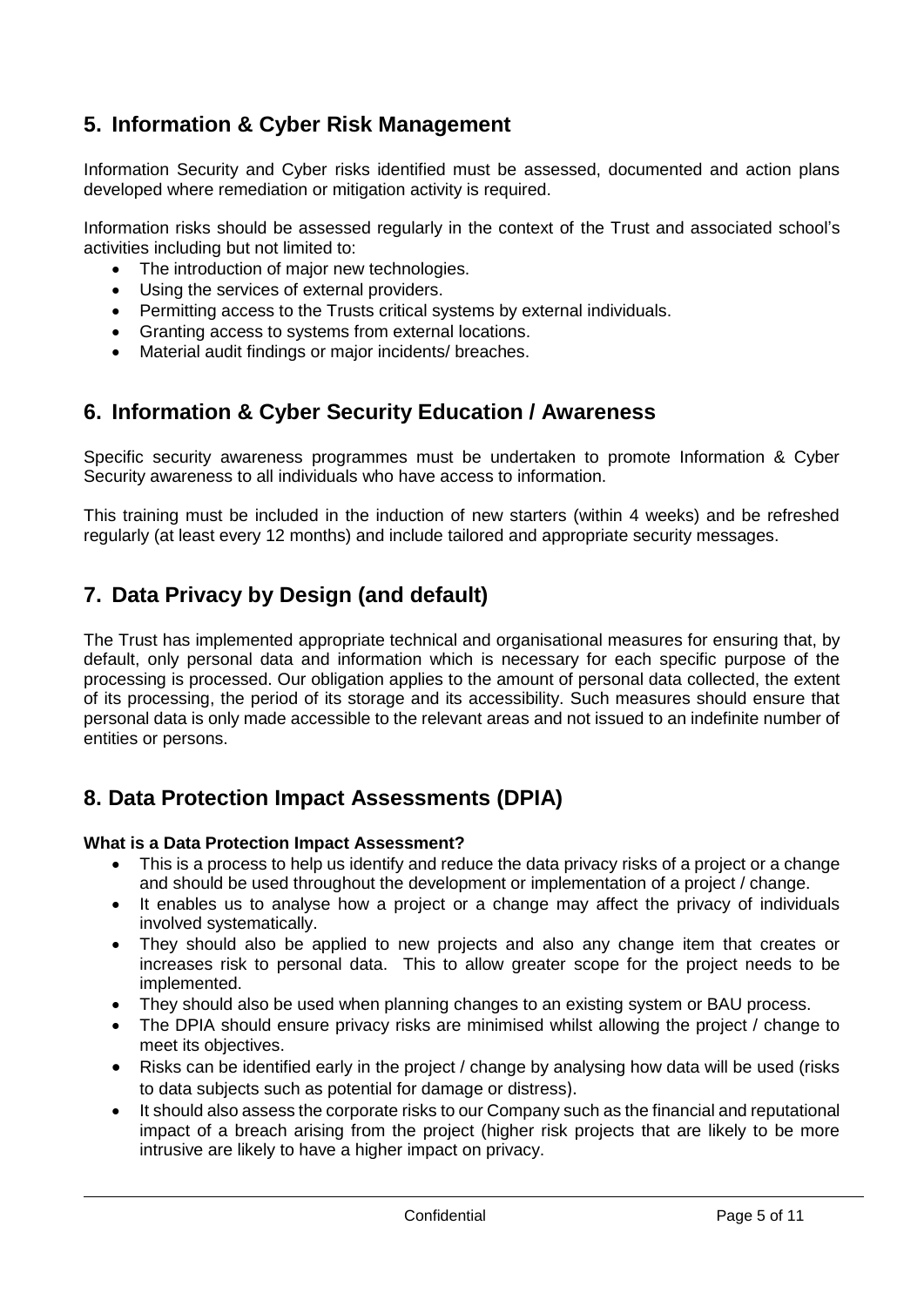Our DPIA processes should not need to be overly complex or time consuming, but there is an expectation of a certain level of rigour in proportion to the privacy risks arising from the process or project under review.

### <span id="page-5-0"></span>**9. Control Framework**

A comprehensive, risk driven control framework for Information and Cyber Security has been established and implemented in line with business risk appetite and achievement of business goals.

<span id="page-5-1"></span>The framework incorporates the minimum requirements set out in Appendix 2 of this policy.

## **10. Third Party Management**

Third party access to Company information must be restricted to authorised persons only. Third parties and service providers must be:

- Uniquely identified, typically by business owners.
- Be subjected to a due diligence/ data assurance check to ensure adequate controls are in place to protect information appropriately.
- Categorised from an Information Security risk perspective.
- Governed by contracts.
- <span id="page-5-2"></span>• Monitored in terms of security performance.

### **11. Incident Management**

All employees, and any third parties working for or on behalf of the Trust must report any security breach or incident affecting the Trust to their line manager, Headteacher, IT Manager or DPO immediately they become aware of it.

The Trust will report the necessary details of data and information security breaches, to any relevant regulator or regulated partner in accordance with applicable legislation and regulations.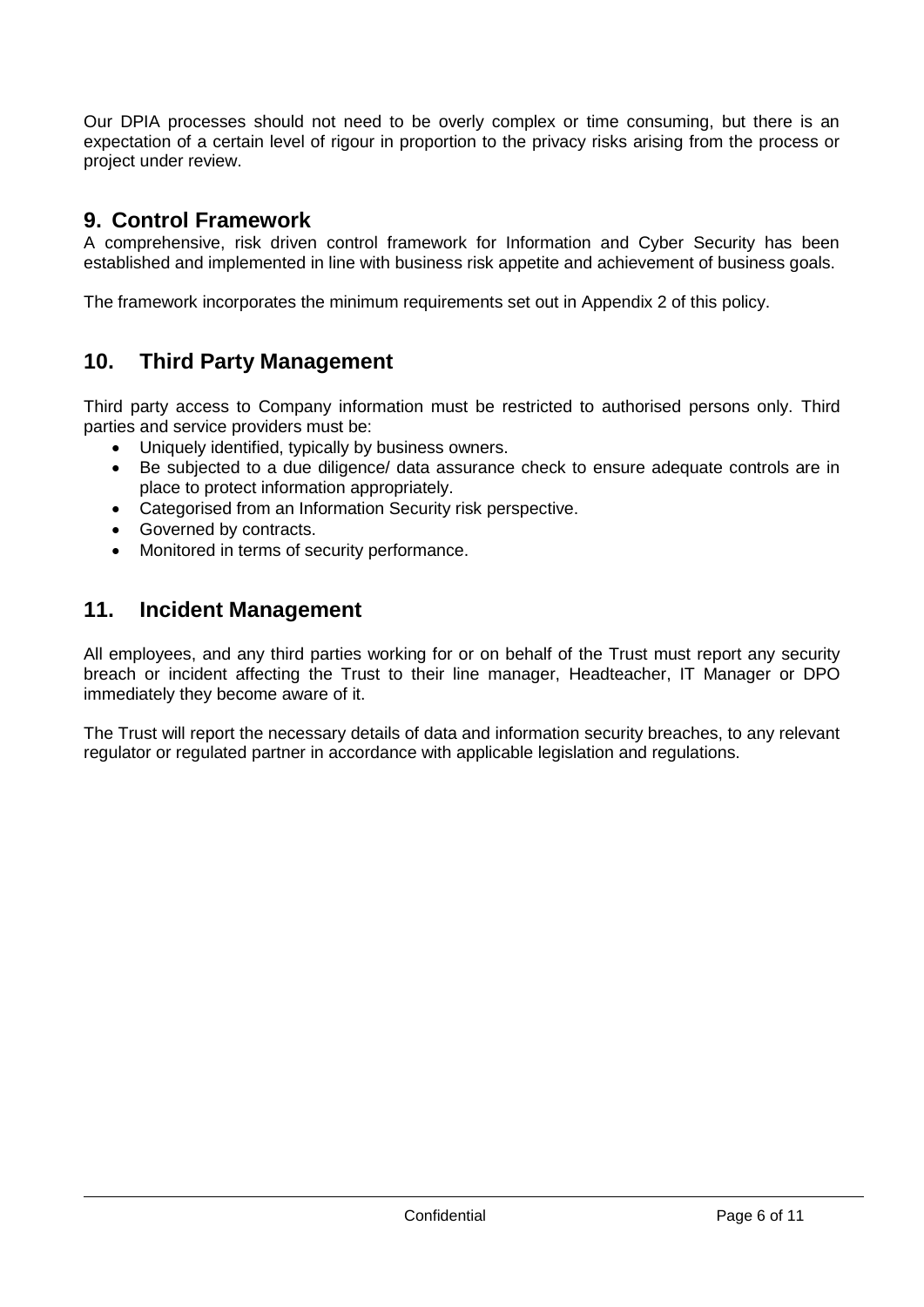# <span id="page-6-0"></span>**Definitions**

**Availability** means information being accessible and usable upon demand.

**Trust** means the Bishop Chadwick Catholic Education Trust and associated schools who process confidential information, personal data or information as part of its functional requirements

**Cyber Security** means the ability or capability, to protect and/or defend information and communications systems and the information contained therein against damage, unauthorized use or modification, or exploitation.

**Confidentiality** means ensuring that information is not disclosed to users, processes, or devices unless they have been authorized to access the information.

**DPIA Data Protection Impact Assessments** 

**Integrity** means information, an information system, or a component of a system has not been modified or destroyed in an unauthorized manner.

**Issues** are events which have occurred or are certain to occur which need to be managed.

**Classification** in the context of Information and Cyber Security, is the grouping of information based on its inherent sensitivity and the damage to Trust that would be caused if the confidentiality, integrity, or availability of that information is compromised.

**Malicious Code/Malware** means code intended to perform an unauthorized function or process that will have adverse impact on the confidentiality, integrity, or availability of an information system. Examples of malware include viruses, Trojans, ransomware and worms.

**Risk Appetite** The Trust's risk appetite is the amount of risk that it is willing to accept in pursuit of its strategic objectives. Risk appetite therefore reflects the desire to optimally exploit our opportunities and minimise hazard to an acceptable level.

**Controls** A process put in place to provide reasonable assurance that business objectives will be achieved. It includes all measures and practices used to mitigate exposure to risks.

**Security Event** is a change in the everyday operations of a network or information technology service indicating that a security safeguard may have failed or a security policy may have been violated.

**Security Incident** is an event that may indicate that any of the Trust's systems or data have been compromised (often found by an analysis of a security event).

**Security Breach** means any incident that may or potentially results in unauthorized access of data, applications, services, networks and/or devices by bypassing their underlying security mechanisms.

**A Data breach** is a security breach in which sensitive, protected or confidential data has potentially been viewed, stolen or used by an individual unauthorized to do so. For example, education records or payroll data.

**Personal Data breach** is a security breach leading to the accidental or unlawful destruction, loss, alteration, unauthorised disclosure of, or access to, personal data transmitted, stored or otherwise processed.

**Personal Data** means data relating to a living individual.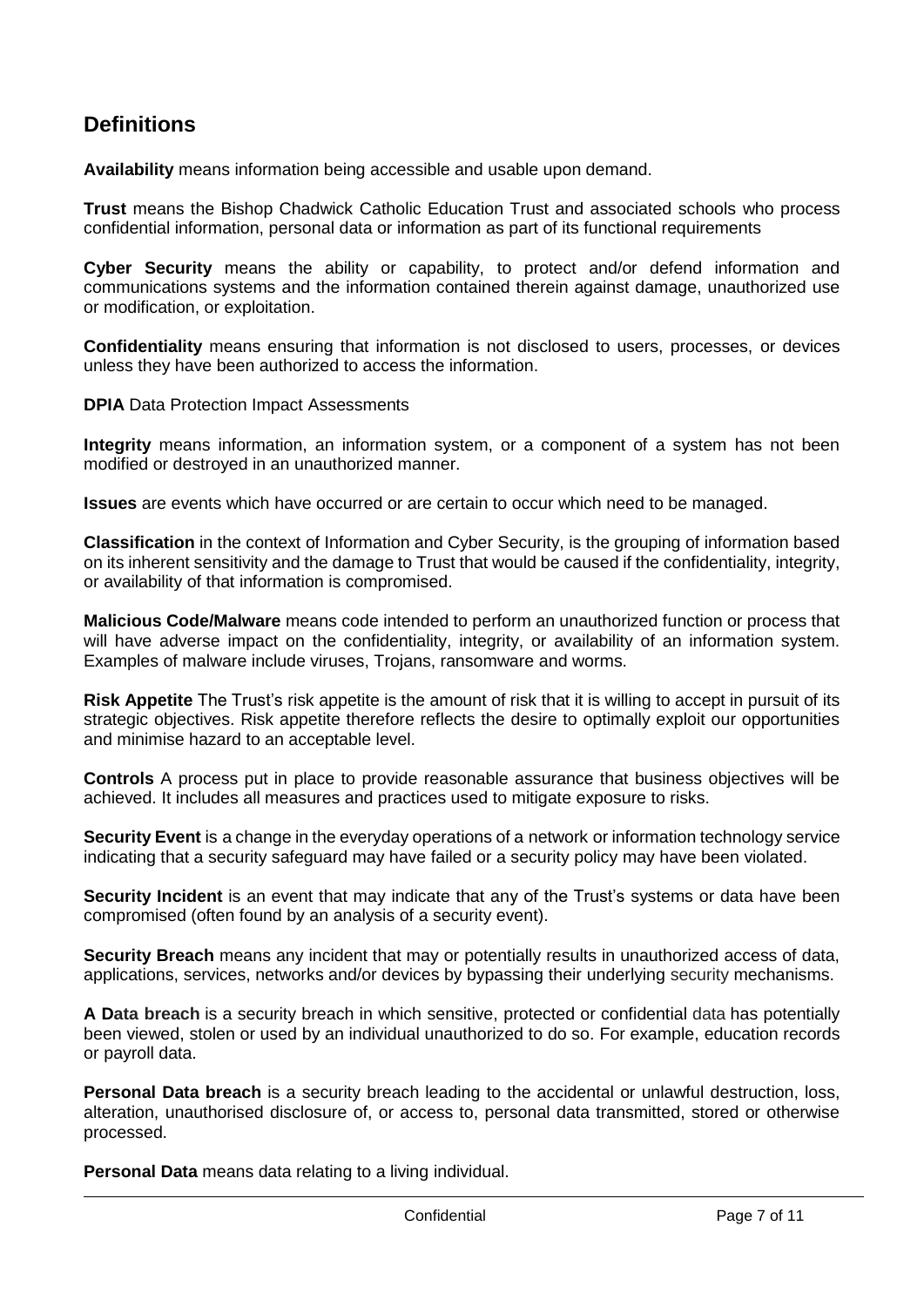**Special Categories of Personal Information** refers to information relating to an individual's (a) racial or ethnic origin, their political opinions, religious beliefs or other beliefs of a similar nature, whether they are members of a trade union) and

(b) Their physical or mental health or condition, sexual life, the commission or alleged commission by them of any offence, or any proceedings for any offence committed or alleged to have been committed by them, the disposal of such proceedings or the sentence of any court in such proceedings.

**Policy** means the Information and Cyber Security Policy.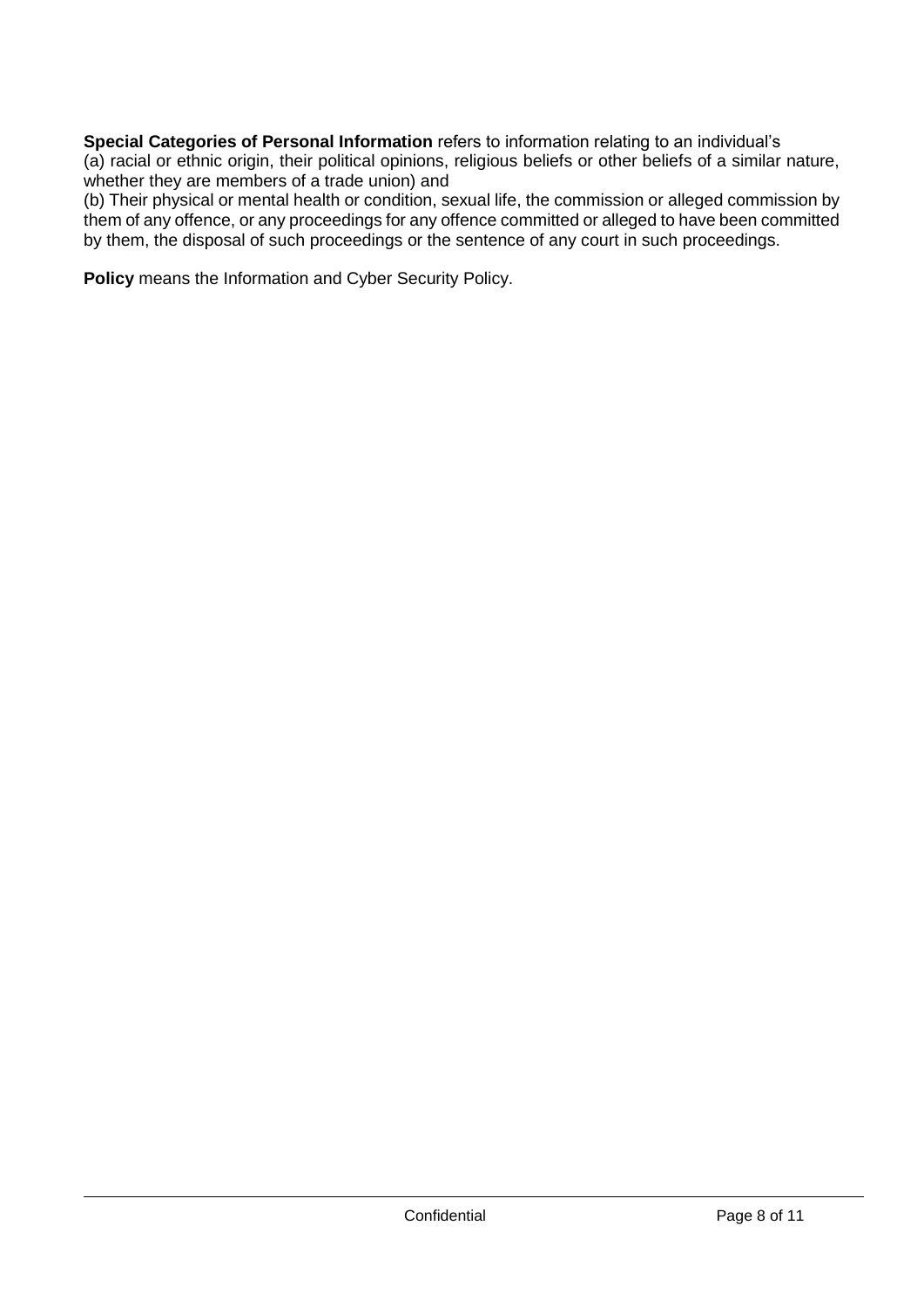# <span id="page-8-0"></span>**Appendix 1 – How Information and Cyber Risks Arise**

The key reasons that lead to Information risks being realised include:

- Lack of ownership and accountability for information, and the processes that handle information in the Trust
- Lack of ownership and accountability for key systems within the Trust
- Inability to identify critical information and failing to protect it appropriately
- Lack of user awareness, training and education on the threats to information
- Poor Information Security culture
- Poor understanding of the regulatory requirements for dealing with personal data
- Not including security requirements in the systems development lifecycle
- Lack of investment in IT security control
- Poor control selection due to inadequate risk analysis
- Poor change control and management
- Lack of effective monitoring of the control environment
- Inability to respond swiftly to minimise the impacts of security breaches
- Poor control environments at third parties who transmit, store or process the Trusts information
- Poor user behaviour and use of IT
- Poor control over portable devices (laptops, iPads etc.), whether Trust or employee owned
- Lack of appropriate security over premises
- "Hacking" attacks, often described as 'Cyber' attacks. Where these use new techniques or technology (also known as 'zero-day' exploits), these can cause significant reputational and financial damage. Often no immediate mitigation is available.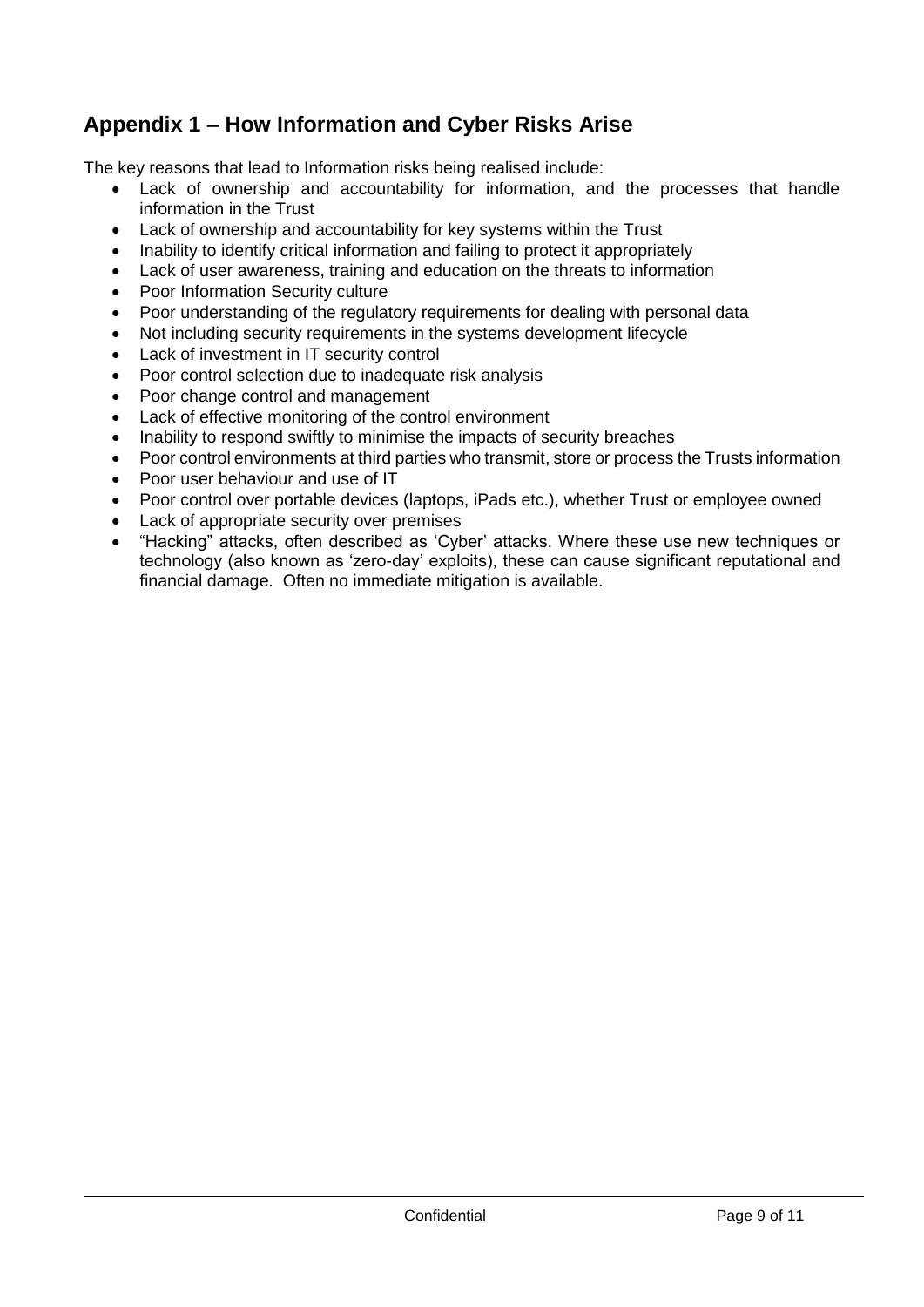# <span id="page-9-0"></span>**Appendix 2- The Control Framework**

The following requirements must be included and maintained as part of the Trust's framework for controlling Information and Cyber related risks:

#### **The Management of IT and Information Assets**

A management process must be implemented to ensure that only proven, reliable and approved hardware and software is used within the Trust. Essential information about hardware and software should be recorded in inventories and software licensing requirements met. Reference should be made to the Trusts Data Protection Impact Assessments (DPIA) that ensures any changes (or projects) that relate to Information Security are assessed consistently and in line with regulatory and company requirements.

#### **Identity and Access Management**

Access to information must be restricted to authorised individuals and enforced accordingly. Access should be provided on a 'least privilege' basis and withdrawn when no longer needed.

All users must be authenticated by using User IDs and passwords and, for critical systems, by strong authentication mechanisms (e.g. smartcards or tokens) before they can gain access to information.

Privileged access (i.e. access authorities in excess of those available to a general user) must be subject to additional controls, including logging and monitoring, where this is technically feasible.

Access authorities must be periodically reviewed to ensure that users still require them and that they are appropriate for their role. Privileged access authorities must be similarly reviewed, but at more frequent intervals.

#### **Physical and Environmental Security**

Physical access to environments housing critical IT facilities, computer installations, networks and computer equipment must be restricted to authorised individuals.

Such environments must be adequately protected against relevant natural hazards.

#### **System Configuration**

Systems and networks must be configured to prevent unauthorised or incorrect updates, to ensure that systems and networks operate as intended, are resilient to component failure (where justified by business criticality) and do not compromise Information Security.

#### **System Monitoring**

Critical systems must be monitored to identify and mitigate security risk events.

#### **Management Reporting**

Critical areas of the Trust and associated schools must report on the security condition of their environment to the Trust IT director/Board.

### **Electronic Communication**

Electronic communications, including email, instant messaging and voice network facilities must be protected so the confidentiality and integrity of messages is protected in transit and the risk of misuse is minimised.

### **Cryptography**

Cryptography should be used to protect the confidentiality of sensitive information, preserve the integrity of critical information and confirm the identity of the originator of information.